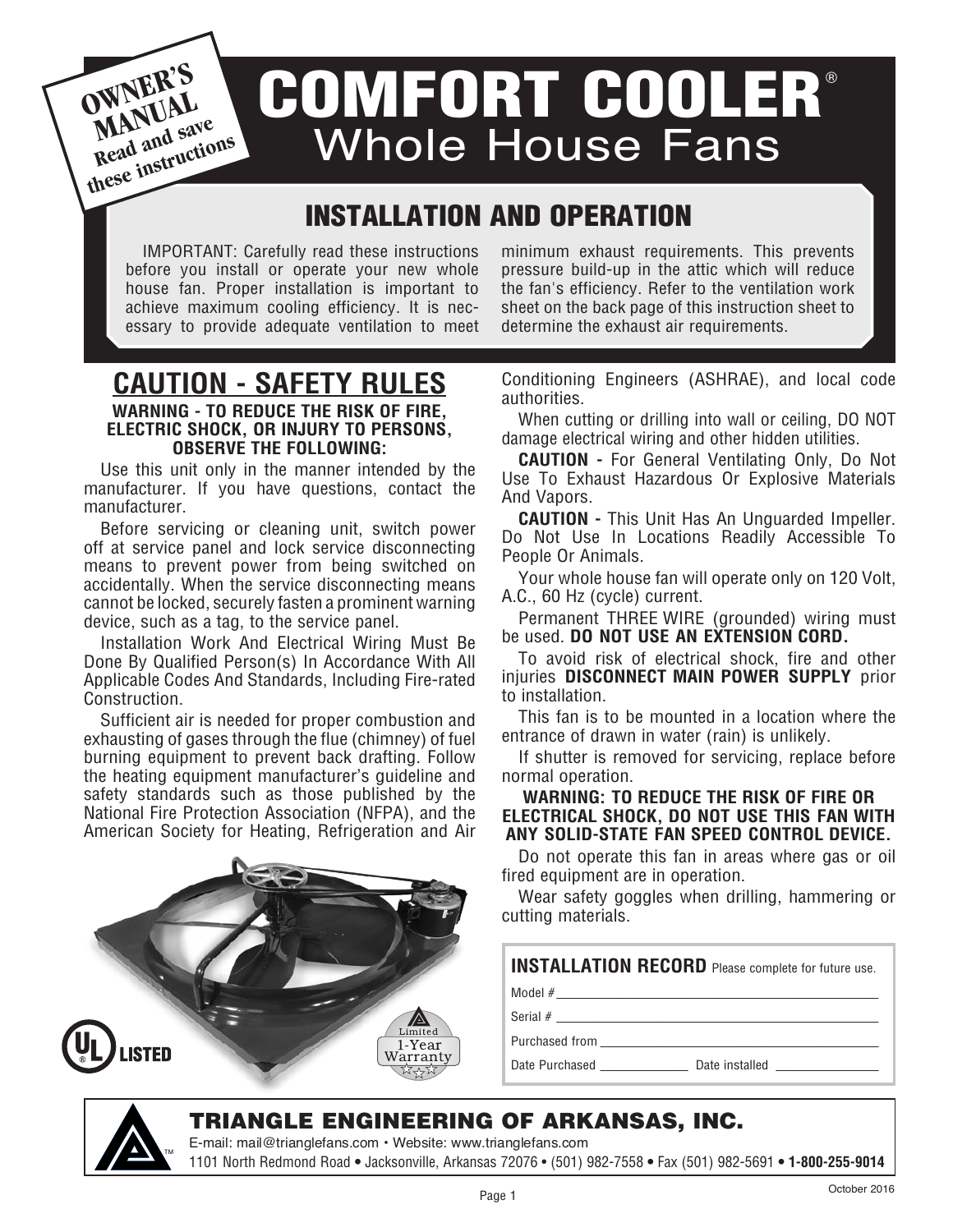#### **Tools required for installation**

- Hammer
- Utility Knife or sheetrock saw
- Power or handsaw
- Pencil
- Framing square
- Straight edge
- Measuring tape
- Screwdriver
- Safety goggles
- Power or hand drill

#### **Other materials required**

- Framing lumber
- Platform lumber
- Automatic ceiling shutter
- Code required electrical materials

|   | (square) |
|---|----------|
|   |          |
| В |          |
|   |          |

#### **Vertical Installation:** Contact the factory for information and instructions on vertical installation of the Comfort Cooler Fan.

|         |      | C.F.M.         | <b>Blade</b> | Weight |                 | <b>Dimensions</b> |     | <b>Cools</b>    |
|---------|------|----------------|--------------|--------|-----------------|-------------------|-----|-----------------|
| Model   | H.P. | Hi-Lo          | Dia.         | LBS.   | A               | B                 | C   | Sq. Ft.         |
| CC 2422 | 1/3  | 5,600 / 3,700  | 24"          | 57     | 30"             | 4"                | 15" | up to 800       |
| CC 3022 | 1/3  | 7,600 / 5,100  | 30"          | 62     | 34"             | 4"                | 15" | $800 - 1,200$   |
| CC 3023 | 1/2  | 8,400 / 5,600  | 30"          | 67     | 34"             | $4^{\circ}$       | 15" | $900 - 1,500$   |
| CC 3622 | 1/3  | 9,700 / 6,400  | 36"          | 77     | 40 <sup>°</sup> | 4"                | 15" | $1,200 - 1,800$ |
| CC 3623 | 1/2  | 10,600 / 7,100 | 36"          | 82     | $40^{\circ}$    | 4"                | 15" | $1,500 - 2,500$ |
| CC 4223 | 1/2  | 12,600 / 8,400 | 42"          | 91     | 46"             | 4"                | 15" | $2,200 - 3,200$ |
| CC 4823 | 1/2  | 14,500 / 9.700 | 48"          | 107    | 52"             | 4"                | 15" | $2,500 - 4,000$ |

**SPECIFICATIONS - Fans**

### **STOP! SHUTTER INSTALLATION NOTICE!!!**

If you have purchased this fan with a Model "CSS" shutter, read the section for "CSS" shutter installation only. (See pages 4,5).

If you have purchased this fan with a Model "AS" shutter, read the section for "AS" Shutter installation only. (Pages 2,3).

**Location of Fan:** The most logical place to locate your whole house fan is near the central part of the house. Check attic area to be certain there is a clearance space above the fan equal to the diameter of the fan blade. Inspect the area where the fan is to be installed. The area must be free of electrical wiring and pipes.

#### **Caution: Do not operate this fan until shutter is installed!**

### **"AS" SERIES SHUTTER INSTALLATION**

### **"AS" SHUTTERS**

| <b>CAUTION:</b>                       | AJ<br>эни<br>Eno           |                                    |                    |                  |  |
|---------------------------------------|----------------------------|------------------------------------|--------------------|------------------|--|
| <b>DO NOT CUT</b><br>THE SHUTTER      | Inside<br><b>Dimension</b> | <b>Outside</b><br><b>Dimension</b> | Fan<br><b>Size</b> | Model            |  |
| <b>OPENING</b>                        | 24" x 24"                  | 26" x 26"                          | 24"                | AS10             |  |
| THE SAME SIZE                         | 30" x 30"                  | $32" \times 32"$                   | 30"                | AS11             |  |
| <b>AS THE FAN</b><br>OPENING.         | 30" x 36"                  | $32" \times 38"$                   | 30"                | AS <sub>13</sub> |  |
|                                       | $32" \times 34"$           | $34" \times 36"$                   | 30"                | AS14             |  |
| Use the shutter                       | 33" x 36"                  | $35" \times 38"$                   | 36"                | AS15             |  |
| inside dimensions<br>as shown in this | 32" x 43"                  | $34" \times 45"$                   | 36"                | AS16             |  |
| chart.                                | 34" x 46"                  | 36" x 48"                          | 42"                | AS18             |  |
|                                       | 36" x 56"                  | $38" \times 58"$                   | 48"                | AS26             |  |

**STEP 1.** After the installation site has been selected, clear the area of all insulation.

Establish the location of the shutter on the finished side of the ceiling. Use the INSIDE DIMENSIONS of the shutter and draw the four corners of the opening. Drill a 1 /4*"* hole at each corner. Return to the attic and inspect the area to make certain that the fan and shutter installation area will not be obstructed and that area is conveniently located for ease of

installation. Use a utility knife or sheetrock saw and carefully cut the shutter opening. (See fig. 1).

**STEP 2.** From the attic side cut the ceiling joist 11 /2*"* back from shutter opening. This is to accommodate additional framing to support the joists that have been cut. (See fig. 1).

**STEP 3.** Frame the opening using lumber EQUAL TO THE EXISTING JOISTS. Attach the new framing to the existing joists. Before fastening, make sure that the existing joists that were cut DO NOT sag below the uncut joists and new framing. (See fig. 2).

**STEP 4.** If additional framing or blocking is needed to support the shutter, install it at this time. (See fig. 4).

**STEP 5.** Remove the two (2) screws that secure the fan to the plenum. Pass the fan and plenum into the attic through the framed opening in the ceiling and set them aside at this time.

**STEP 6.** Build a platform to support the fan using lumber, plywood or other material a minimum of 3/4*"* thick. The platform must be constructed so that it supports all four sides of the fan, and should be wide enough to prevent Attic Air from being drawn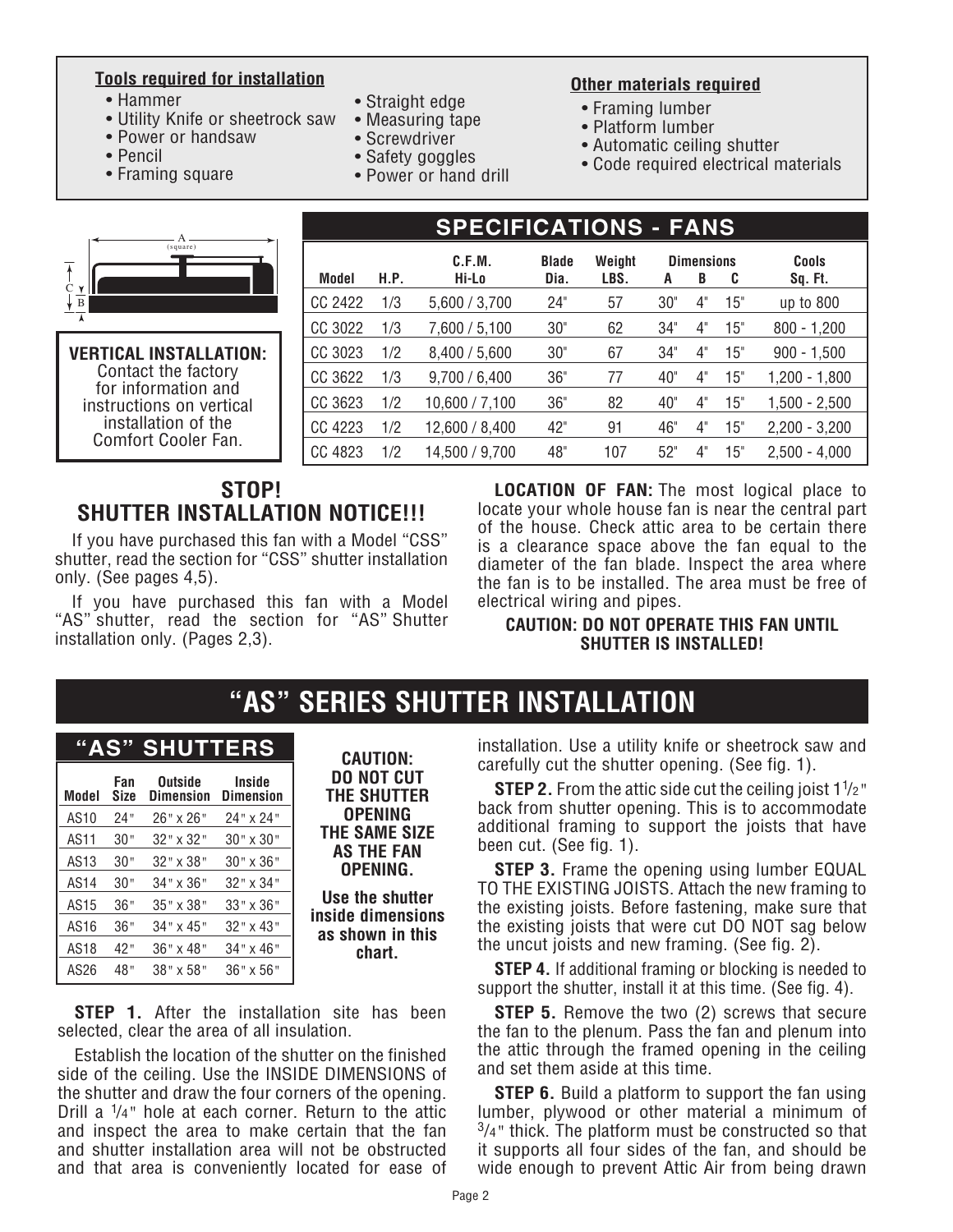### **"AS" SERIES SHUTTER INSTALLATION, continued**

into the fan. With some combinations of fan and shutter, a portion of the opening may be blocked by the platform. This will not effect the efficiency of the fan. Fasten the platform to the joists and new framing. (See fig. 2).

**STEP 7.** Center the plenum on the platform and toe nail it in place. **NOTE: WHEN TOE NAILING PLENUM TO PLATFORM MAKE CERTAIN THAT THE SIDES OF THE PLENUM REMAIN STRAIGHT AND SQUARE OR THE FAN WILL NOT FIT PROPERLY.**

**STEP 8.** To prevent Attic Air from entering the plenum, tape all of the joints of the new framing, platform and plenum with duct tape or aluminum foil tape.

**STEP 9.** Place the fan on the plenum making sure that the rubber isolation mount is in place between the fan and plenum. DO NOT REPLACE SCREWS. This is to permit the fan to "float" on the rubber mount which helps reduce noise. (See fig. 4).

**STEP 10.** Install the flush mounted ceiling shutter into the ceiling opening using the screws provided. Caution should be taken not to effect the free operating action of the shutter. (See figs. 3 & 4).

#### **REFER TO THE "ELECTRICAL wiring" SECTION ON PAGEs 5 & 6.**

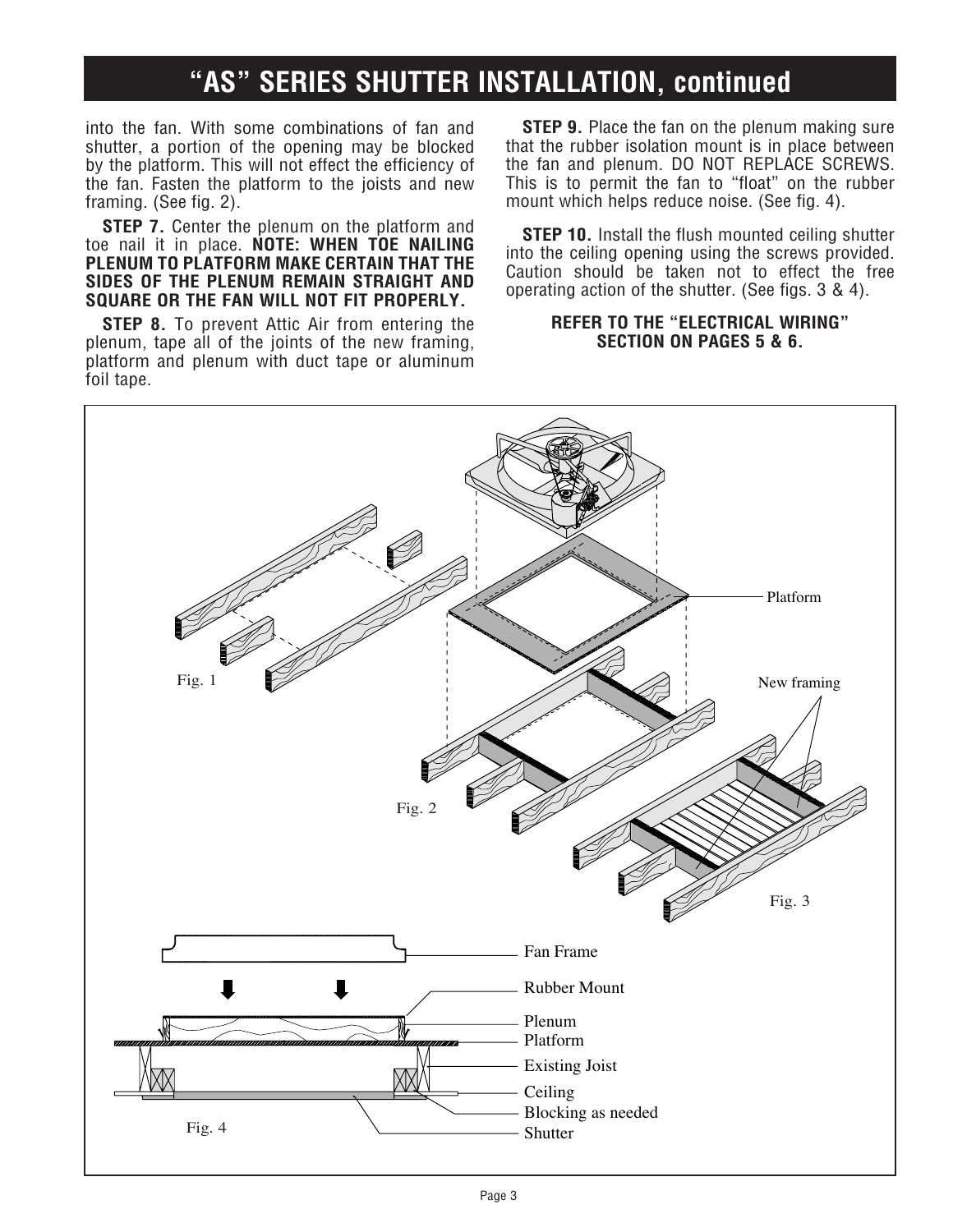**"CSS" SERIES SHUTTER INSTALLATION**

Models CSS-24, CSS-30 & CSS-36, install on joists with 16*"* or 24*"* centers. Model CSS-42 installs on 24" centers only.

#### **CAUTION: DO NOT CUT THE SHUTTER OPENING THE SAME SIZE AS THE FAN OPENING. Use the shutter inside dimensions as shown in the shutter specification chart below.**

| <b>"CSS" SHUTTERS</b> |
|-----------------------|
|                       |

**OPENING SIZES** - Installs centered on a joist with 16*"* or 24*"* centers. Cut two openings, one on each side of center joist per shutter model:

| Model      | <b>Fan Size</b> | <b>Outside Dimension</b> | <b>Opening Size</b>                    |
|------------|-----------------|--------------------------|----------------------------------------|
| $CSS-24$   | 24"             | $24" \times 32"$         | $10\frac{1}{4}$ " x 30 $\frac{1}{4}$ " |
| $CSS-30$   | 30"             | $32" \times 35"$         | $14\frac{1}{4}$ " x 33 $\frac{1}{4}$ " |
| CSS-36     | 36"             | $32" \times 43"$         | $14\frac{1}{4}$ " x 41 $\frac{1}{4}$ " |
| $*$ CSS-42 | 42"             | $38" \times 49"$         | $17\frac{1}{4}$ " x 47 $\frac{1}{4}$ " |

\*For 24*"* o.c. joists only

**STEP 1.** After the installation site has been selected for the fan, remove any insulation from the area and select a ceiling joist to be the center line of the fan.

Use the shutter carton to make a template for the opening your shutter requires. (See above) FROM THE ATTIC SIDE OF THE INSTALLATION SITE place

the template on the ceiling and against the joist that will be the center of the fan. With a pencil trace around the template. Repeat this procedure on the exact opposite side of the joist. Drill a 1 /4*"* hole at each corner of the pencil lines. YOU SHOULD HAVE EIGHT (8) HOLES. From directly below the attic, check to be sure that the location is correct.

**STEP 2.** Return to the attic, and using a utility knife or sheetrock saw carefully cut the shutter opening following the pattern on both sides of the joist. (See fig. 5).

#### **DO NOT REMOVE THE SHEETROCK FROM THE CENTER JOIST.**

**STEP 3**. Frame the opening using lumber EQUAL TO THE SIZE OF THE EXISTING JOISTS. (See fig. 6).

**STEP 4.** If the opening is less than the distance between the joists, fasten supports between the new framing along the edge of the opening. (See fig. 8.).

**STEP 5.** Remove the two (2) screws that secure the fan frame to the plenum. Pass the fan and plenum into the attic through the framed opening in the ceiling.\* Set them aside at this time.

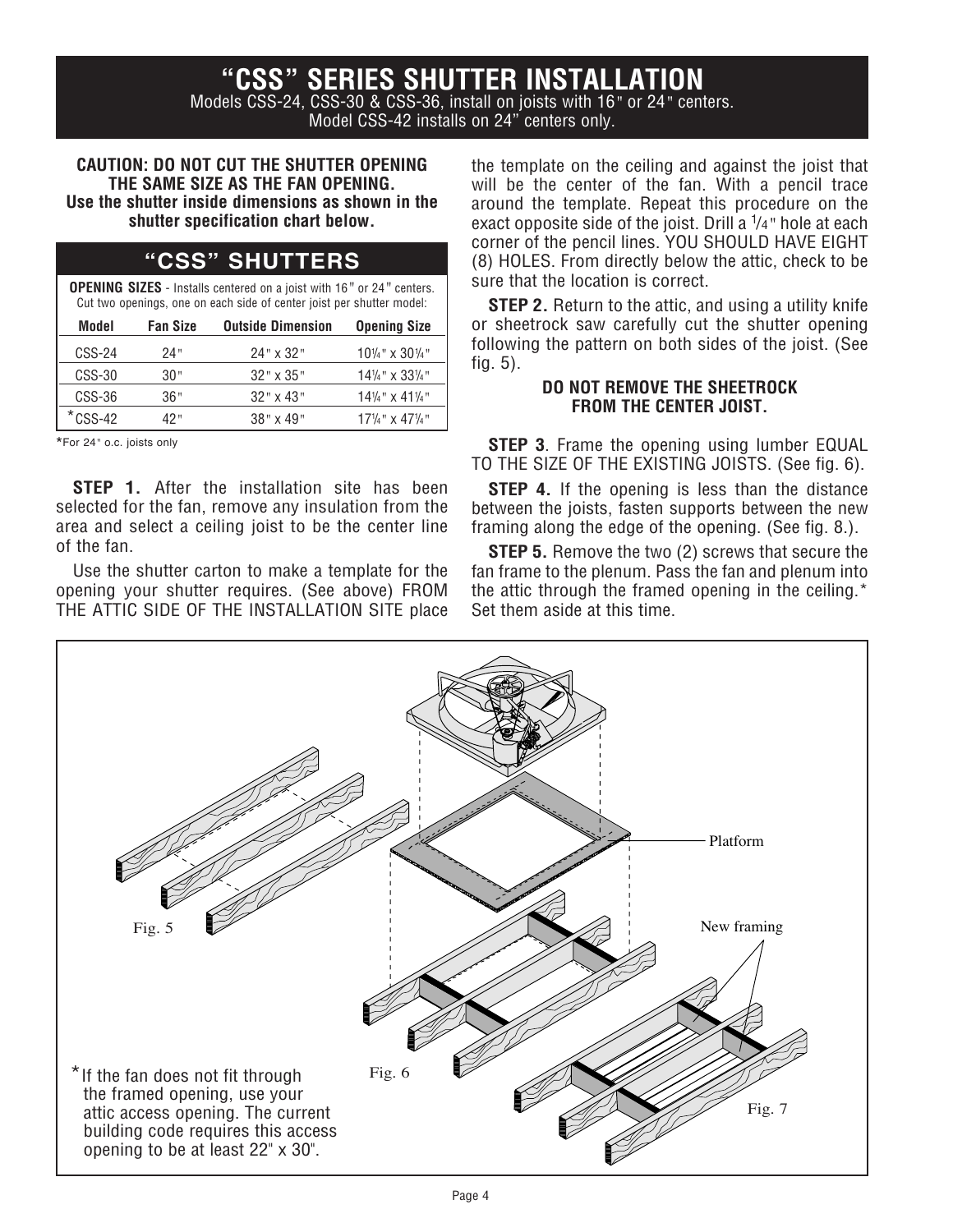### **"CSS" SERIES SHUTTER INSTALLATION, continued**

**STEP 6.** Build a platform to support the fan using lumber, plywood or other suitable material a minimum of 3 /4*"* thick. The platform must be constructed so that it supports all four sides of the fan, and should be wide enough to prevent Attic Air from being drawn into the fan. With some combinations of fan and shutter, a portion of the opening may be blocked by the platform. This will not effect the efficiency of the fan. Fasten the platform to the joists and new framing. (See fig. 6).

**STEP 7.** Center the plenum on the platform and toe nail it in place.

#### **NOTE: WHEN TOE NAILING PLENUM TO PLATFORM MAKE CERTAIN THAT THE SIDES OF THE PLENUM REMAIN STRAIGHT AND SQUARE OR THE FAN WILL NOT FIT PROPERLY.**

**STEP 8.** To prevent Attic Air from entering the plenum, tape all of the joints of the new framing, platform and plenum with duct tape or aluminum foil tape.

**STEP 9.** Place the fan on the plenum making sure that the rubber isolation mount is in place between the fan and the plenum. DO NOT REPLACE SCREWS. This is to permit the fan to "float" on the rubber mount which helps reduce noise. (See fig. 8).



**STEP 10.** Install the flush mounted ceiling shutter into the ceiling opening using the screws provided. Caution should be taken not to effect the free operating action of the shutter. (See fig. 8).

#### **REFER TO THE "ELECTRICAL wiring" SECTION BELOW.**

### **ELECTRICAL WIRING**

This fan requires a 120 Volt AC. power source with at least 15 amp capacity. All electrical wiring must be in accordance with local electric codes. Use 12 gauge or larger for all the fan wiring.

**STEP 1.** Get professional help If you are not familiar with electrical wiring and local wiring codes.

**STEP 2.** Turn OFF power at the Fuse/Circuit Breaker Box before wiring. (See safety rules on pg. 1).

#### **STEP 3. WARNING: To reduce the risk of electrical shock and damage to the fan motor, do not usE this unit with any solid state or variable speed control device.**

**STEP 4.** For ease of electrical wiring installation it is recommended that a junction box is mounted in the close proximity of the fan motor. This should be mounted to a ceiling joist within a few feet of the fan. REFER TO THE WIRING DIAGRAMS (figs. 9 & 10) BEFORE STARTING INSTALLATION.

**STEP 5.** Select a wall in the structure in a convenient location and as close to the fan as possible, to mount the switch that will operate the fan. Once selected, cut a rectangular hole in the wall to mount a standard electrical box. This hole should be next to a stud and at the height of the standard wall switches throughout the structure.

**STEP 6.** Once this hole is cut, and before the electrical box is mounted inside the wall, return to the attic space and drill at least a 1*"* diameter hole in the wall top plate directly above the location where the hole was cut in the wall.

**STEP 7.** Feed the electrical wire through the 1*"* hole in the top plate until the wire extends down through the wall to the point it can be brought through the hole in the wall at the switch location. Working from the switch location, pull at least 18*"* of wire through the switch hole.

**STEP 8.** Feed the wire through the top hole of the switch box making sure that the wire is anchored to the box correctly, and insert the box into the rectangular hole. When the box is installed correctly, the sides of the box should be flush with the outside surface of the sheetrock and the box must be secured to the stud.

#### **NOTE: SINCE THERE ARE VARIOUS TYPES OF ELECTRICAL boxes THAT CAN BE USED, CONSULT YOUR LOCAL ELECTRICAL SUPPLIER FOR HIS SUGGESTIONS.**

**STEP 9.** Return to the location of the junction box and insert the opposite end of the wire from the switch through one of the holes in the side of this box. After the wire is inserted and anchored properly, the wire may be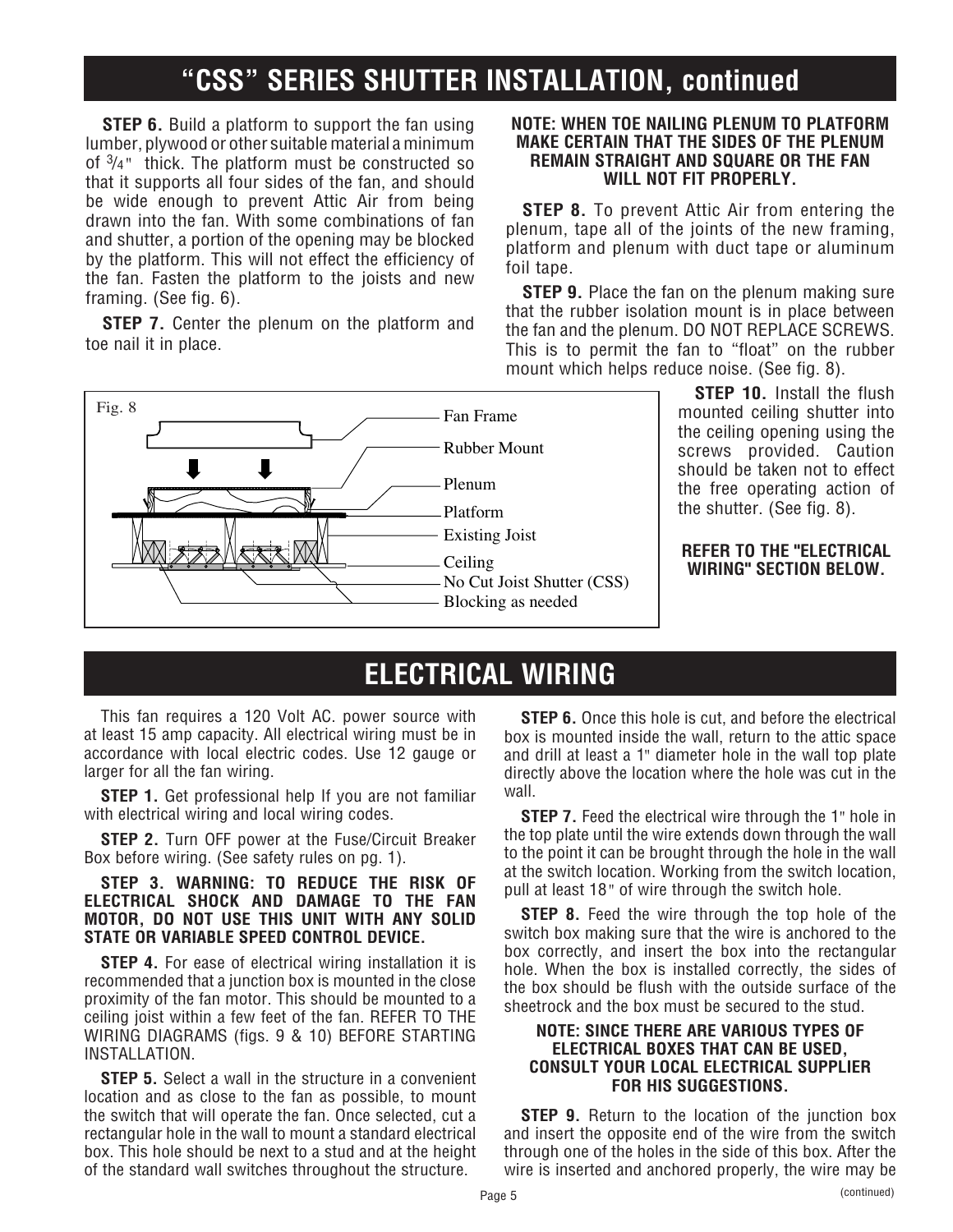### **ELECTRICAL WIRING, continued**

cut off leaving approximately 12*"* inside the junction box. (See fig. 10).

**STEP 10.** Go to the fan motor and connect the wires

as shown in appropriate wiring diagram. (See fig. 9). Route the wire from the motor through the junction box, anchor securely, and cut leaving approximately 12*"* in the box. (See fig. 10).

**STEP 11.** For the power source, it will be necessary to route from the fuse/circuit breaker box to the junction box in the attic space. To accomplish this, it will be necessary to add a circuit breaker. An alternate method is to use an existing electrical source already in the attic space. With either method, route this wire to another hole in the junction box and cut off leaving approximately 12*"* of wire in the box. YOU SHOULD NOW HAVE THREE

SEPARATE LINES (WIRES) IN THE JUNCTION B0X, ONE FROM THE SWITCH LOCATION, ONE FROM THE FAN MOTOR AND ONE FROM THE POWER SOURCE.

**STEP 12.** Using wire nuts connect all wires as shown in the wiring diagram. It will be necessary to cut off some of the excess wire in the switch and junction boxes since these wires must be placed inside these boxes with the covers anchored securely in place. When the switch is installed in the switch box **BE SURE that the wall switch IS IN THE OFF POSITION.** 

#### **STEP 13.** Return to the attic. **Make certain that the fan blades are clear and that no wires or other obstructions are near the blades.**

**STEP 14.** Verify all electrical connections. Switch power ON at the Fuse/Circuit Breaker Box.

#### **NOTE: WINDOWS IN AT LEAST ONE ROOM OF STRUCTURE MUST BE OPEN BEFORE TESTING THE FAN.**

**STEP 15. TESTING THE FAN.** (See fig. 9). Turn the switch on to High, allow the fan to run for several seconds, then turn the switch to Low.

**STEM 16.** With the fan operating, return to the attic and observe the fan. If the V-Belt is vibrating, turn OFF the fan, and switch the power at the Fuse/Circuit Box to the OFF position. See the SAFETY RULES on page 1. Move the fan spring to the end hole of the motor-mounting plate. (See page 7). After repositioning the spring, switch the power at the Fuse/ Circuit Breaker Box to the On position. Re-test the fan.

**STEP 17.** After testing, replace the insulation around the plenum and new framing.





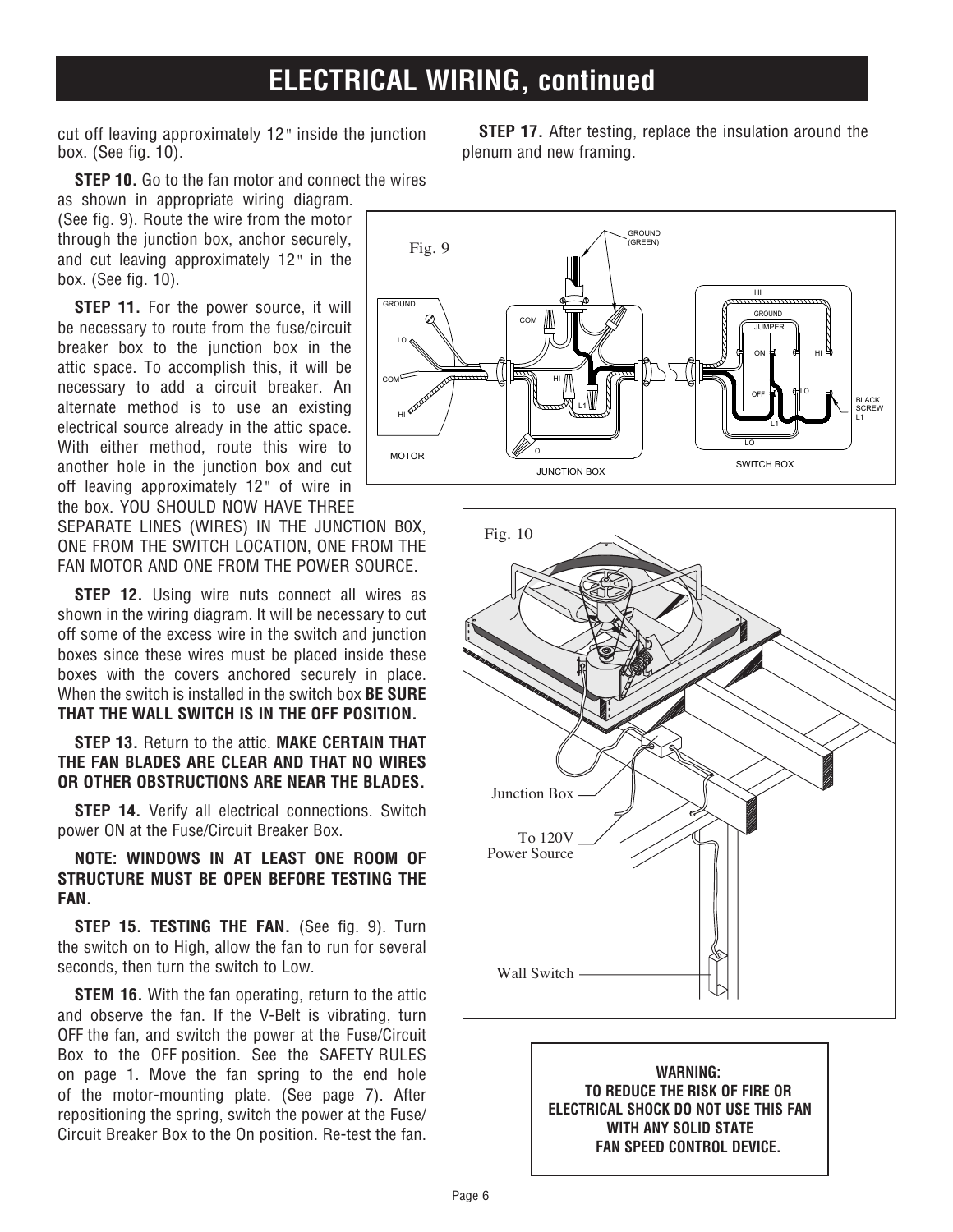### **REPAIR & REPLACEMENT PARTS**

| <b>Key</b><br>No.                            | <b>Description</b>                                     |
|----------------------------------------------|--------------------------------------------------------|
| 1                                            | Fan Frame 24" (Venturi)                                |
|                                              | Fan Frame 30" (Venturi)                                |
|                                              | Fan Frame 36" (Venturi)                                |
|                                              | Fan Frame 42" (Venturi)                                |
|                                              | Fan Frame 48" (Venturi)                                |
| 2                                            | Motor 1/ <sub>3</sub> HP, 2 Speed                      |
|                                              | Motor 1/2 HP, 2 speed                                  |
| 3                                            | <b>Blade Assembly 24"</b>                              |
|                                              | Blade Assembly 30"                                     |
|                                              | Blade Assembly 36"                                     |
|                                              | Blade Assembly 42"                                     |
|                                              | Blade Assembly 48"                                     |
| 4                                            | Carriage Bolt $\frac{5}{16}$ " $18x^{3/4}$ " (4 req'd) |
| 5                                            | Nut 5/16" 18 (4 req'd)                                 |
| 6                                            | Fan Spring                                             |
| 7                                            | Wood Frame 24"                                         |
|                                              | Wood Frame 30"                                         |
|                                              | Wood Frame 36"                                         |
|                                              | Wood Frame 42"                                         |
|                                              | Wood Frame 48"                                         |
| 8                                            | V-Belt 24"                                             |
|                                              | V-Belt 30"                                             |
|                                              | V-Belt 36"                                             |
|                                              | V-Belt 42"                                             |
|                                              | V-Belt 48"                                             |
| 9                                            | Motor Pulley 24"                                       |
|                                              | Motor Pulley 30"                                       |
|                                              | Motor Pulley 36"                                       |
|                                              | Motor Pulley 42"                                       |
|                                              | Motor Pulley 48"                                       |
| 10                                           | Fan Pulley 24"                                         |
|                                              | Fan Pulley 30"                                         |
|                                              | Fan Pulley 36"                                         |
|                                              | Fan Pulley 42"                                         |
|                                              | Fan Pulley 48"                                         |
| 11<br>12                                     | Fan Shaft                                              |
|                                              | Bearing (2 req'd)                                      |
| $\mathsf{t}^{\star}$<br>$\mathsf{t}^{\star}$ | 2-Speed Wall Switch<br>12 Hour Timer                   |
|                                              |                                                        |

### **REPAIR PARTS**

When ordering repair parts, always give the following information:

- **1.** Part description
- **2.** Fan model no.
- **3.** Fan serial no.



**NOTICE:** Replace spring (6) in area shown if it has been removed.

#### **TO REPOSITION OR REPLACE SPRING:**

- **A.** Remove V-Belt (8).
- **B.** Hook spring (6) as shown.
- **C.** Position V-Belt (8) onto motor pulley (9) while pulling the V-Belt to position it onto the fan pulley  $(10)$ .

**SAFETY WARNING:** Do not rotate fan by pulling on V-Belt. Severe injury could result if fingers are entrapped between the V-Belt and pulley. Read the safety rules on page 1 of this manual.

†\* = optional